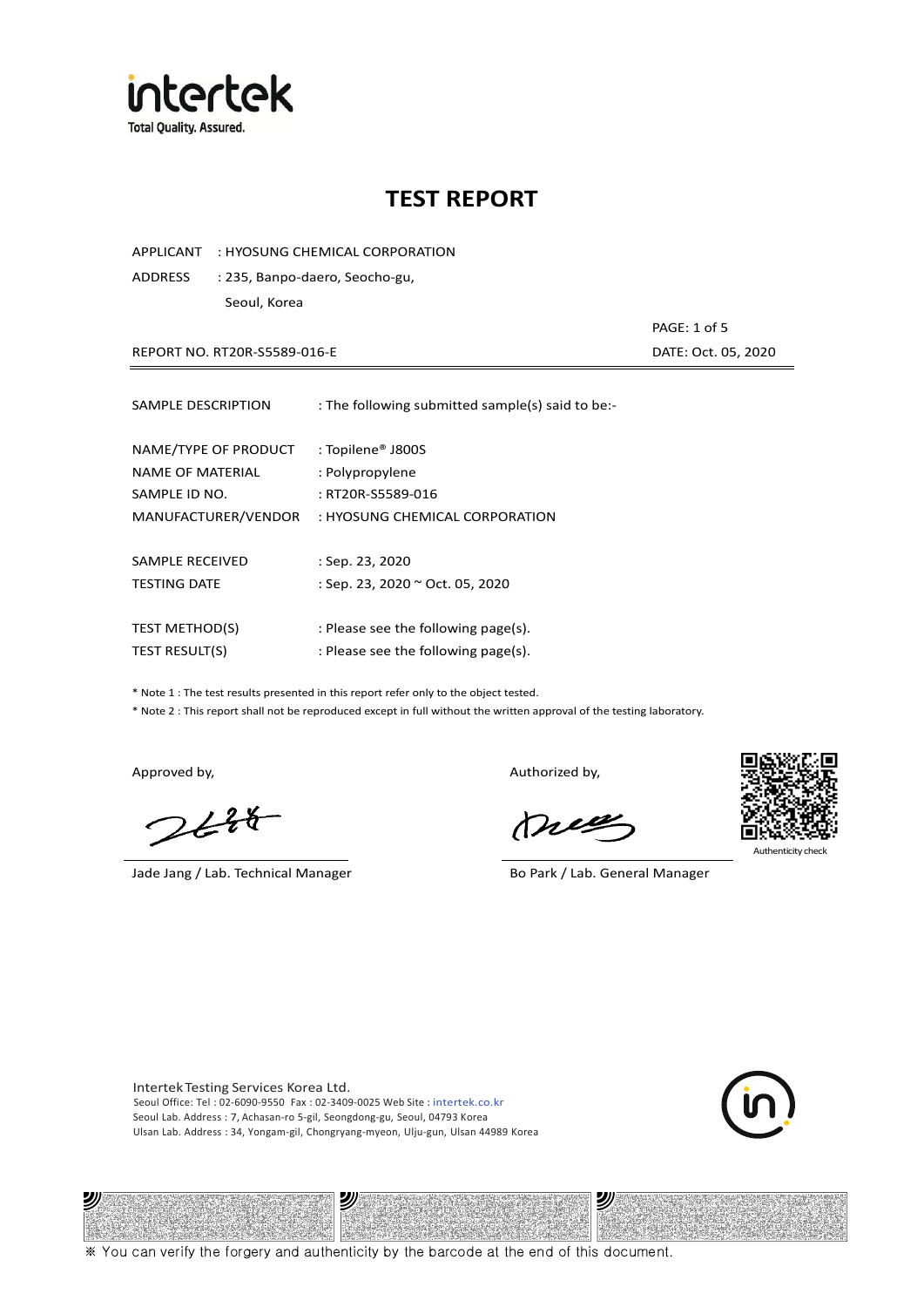

REPORT NO. RT20R-S5589-016-E DATE: Oct. 05, 2020

PAGE: 2 of 5

SAMPLE ID NO. : RT20R-S5589-016 SAMPLE DESCRIPTION : Topilene® J800S

| <b>TEST ITEM</b>                        | <b>UNIT</b> | <b>TEST METHOD</b>                                                                                                                          | <b>MDL</b>     | <b>RESULT</b> |
|-----------------------------------------|-------------|---------------------------------------------------------------------------------------------------------------------------------------------|----------------|---------------|
| Cadmium (Cd)                            | mg/kg       | With reference to<br>IEC 62321-5 Edition 1.0: 2013.                                                                                         | 0.5            | N.D.          |
| Lead (Pb)                               | mg/kg       | by acid digestion and<br>determined by ICP-OES                                                                                              | 5              | N.D.          |
| Mercury (Hg)                            | mg/kg       | With reference to<br>IEC 62321-4 Edition 1.0 : 2013,<br>by acid digestion and<br>determined by ICP-OES                                      | $\overline{2}$ | N.D.          |
| Hexavalent Chromium (Cr <sup>6+</sup> ) | mg/kg       | With reference to<br>IEC 62321-7-2<br>Edition 1.0 : 2017,<br>by alkaline/toluene digestion<br>and determined by UV-VIS<br>Spectrophotometer | 8              | N.D.          |
| Polybrominated Biphenyl (PBBs)          |             |                                                                                                                                             |                |               |
| Monobromobiphenyl                       | mg/kg       |                                                                                                                                             | 5              | N.D.          |
| Dibromobiphenyl                         | mg/kg       |                                                                                                                                             | 5              | N.D.          |
| Tribromobiphenyl                        | mg/kg       |                                                                                                                                             | 5              | N.D.          |
| Tetrabromobiphenyl                      | mg/kg       | With reference to                                                                                                                           | 5              | N.D.          |
| Pentabromobiphenyl                      | mg/kg       | IEC 62321-6 Edition 1.0 : 2015,                                                                                                             | 5              | N.D.          |
| Hexabromobiphenyl                       | mg/kg       | by solvent extraction and                                                                                                                   | 5              | N.D.          |
| Heptabromobiphenyl                      | mg/kg       | determined by GC/MS                                                                                                                         | 5              | N.D.          |
| Octabromobiphenyl                       | mg/kg       |                                                                                                                                             |                | N.D.          |
| Nonabromobiphenyl                       | mg/kg       |                                                                                                                                             | 5              | N.D.          |
| Decabromobiphenyl                       | mg/kg       |                                                                                                                                             | 5              | N.D.          |
| Polybrominated Diphenyl Ether (PBDEs)   |             |                                                                                                                                             |                |               |
| Monobromodiphenyl ether                 | mg/kg       |                                                                                                                                             | 5              | N.D.          |
| Dibromodiphenyl ether                   | mg/kg       |                                                                                                                                             | 5              | N.D.          |
| Tribromodiphenyl ether                  | mg/kg       |                                                                                                                                             | 5              | N.D.          |
| Tetrabromodiphenyl ether                | mg/kg       | With reference to                                                                                                                           | 5              | N.D.          |
| Pentabromodiphenyl ether                | mg/kg       | IEC 62321-6 Edition 1.0 : 2015,                                                                                                             | 5              | N.D.          |
| Hexabromodiphenyl ether                 | mg/kg       | by solvent extraction and                                                                                                                   | 5              | N.D.          |
| Heptabromodiphenyl ether                | mg/kg       | determined by GC/MS                                                                                                                         | 5              | N.D.          |
| Octabromodiphenyl ether                 | mg/kg       |                                                                                                                                             | 5              | N.D.          |
| Nonabromodiphenyl ether                 | mg/kg       | 5                                                                                                                                           |                | N.D.          |
| Decabromodiphenyl ether                 | mg/kg       |                                                                                                                                             | 5              | N.D.          |

Tested by : Jooyeon Lee, Seulgi Park, Jessica Kang

Notes : mg/kg = ppm = parts per million  $<$  = Less than

沙

N.D. = Not detected ( <MDL )

MDL = Method detection limit

Intertek Testing Services Korea Ltd. Seoul Office: Tel : 02-6090-9550 Fax : 02-3409-0025 Web Site : intertek.co.kr Seoul Lab. Address : 7, Achasan-ro 5-gil, Seongdong-gu, Seoul, 04793 Korea Ulsan Lab. Address : 34, Yongam-gil, Chongryang-myeon, Ulju-gun, Ulsan 44989 Korea

ツ

沙

※ You can verify the forgery and authenticity by the barcode at the end of this document.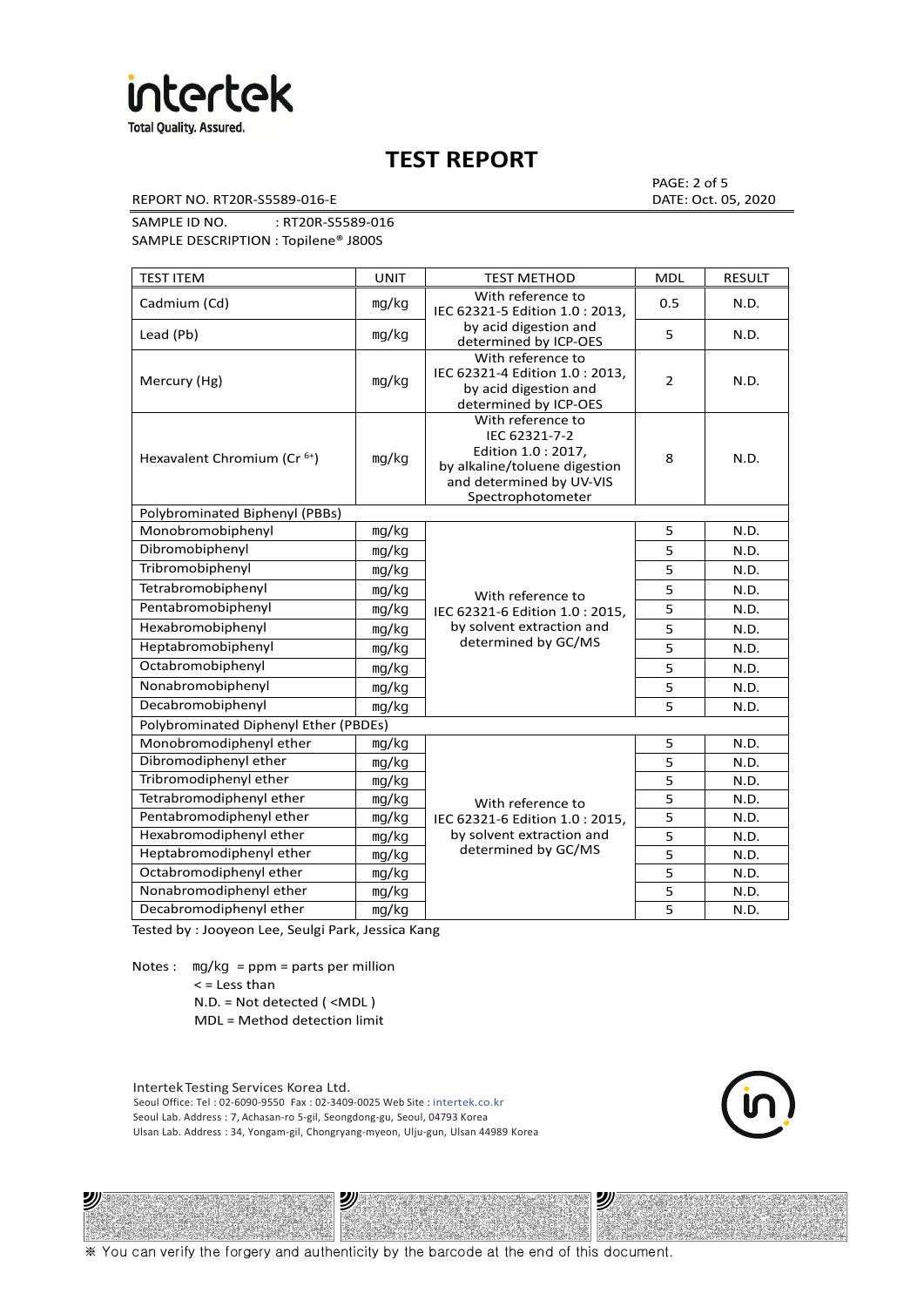

REPORT NO. RT20R-S5589-016-E DATE: Oct. 05, 2020

PAGE: 3 of 5

SAMPLE ID NO. : RT20R-S5589-016 SAMPLE DESCRIPTION : Topilene® J800S

| <b>TEST ITEM</b>                     | CAS NO.       | <b>UNIT</b> | <b>TEST METHOD</b>                                      | <b>MDL</b> | <b>RESULT</b> |
|--------------------------------------|---------------|-------------|---------------------------------------------------------|------------|---------------|
| Dibutyl phthalate<br>(DBP)           | $84 - 74 - 2$ | mg/kg       | With reference to<br>IEC 62321-8<br>Edition 1.0 : 2017, | 50         | N.D.          |
| Di(2-ethylhexyl) phthalate<br>(DEHP) | 117-81-7      | mg/kg       |                                                         | 50         | N.D.          |
| Benzyl butyl phthalate<br>(BBP)      | 85-68-7       | mg/kg       | by solvent extraction<br>and determined by<br>GC/MS     | 50         | N.D.          |
| Diisobutyl phthalate<br>(DIBP)       | $84 - 69 - 5$ | mg/kg       |                                                         | 50         | N.D.          |

Tested by : Jessica Kang

Notes :  $mq/kg = ppm = parts per million$  $<$  = Less than N.D. = Not detected ( <MDL ) MDL = Method detection limit

\* View of sample as received;-

ツル



Intertek Testing Services Korea Ltd. Seoul Office: Tel : 02-6090-9550 Fax : 02-3409-0025 Web Site : intertek.co.kr Seoul Lab. Address : 7, Achasan-ro 5-gil, Seongdong-gu, Seoul, 04793 Korea Ulsan Lab. Address : 34, Yongam-gil, Chongryang-myeon, Ulju-gun, Ulsan 44989 Korea

沙



沙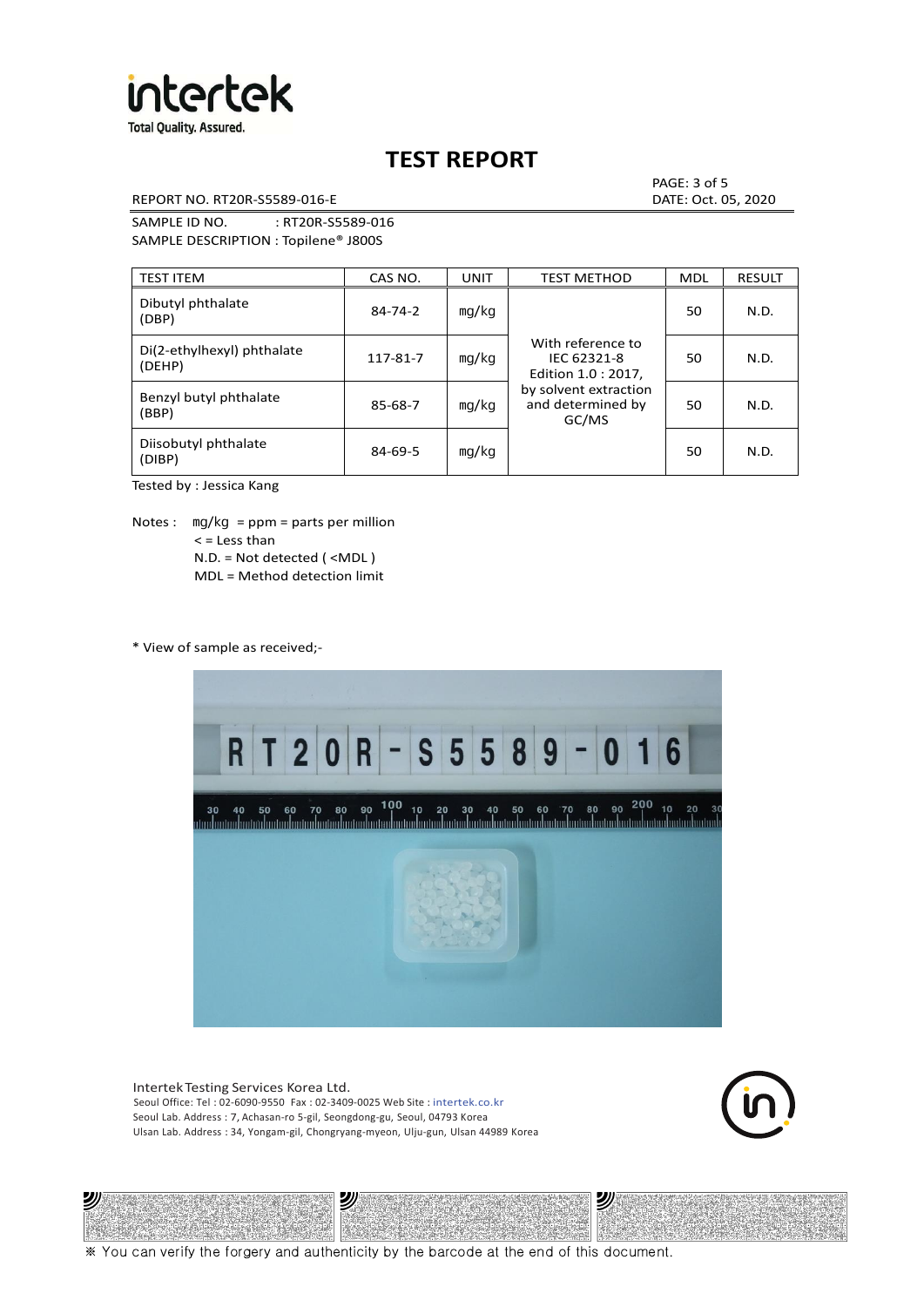

**Total Quality. Assured.** 

## **TEST REPORT**

REPORT NO. RT20R-S5589-016-E DATE: Oct. 05, 2020

PAGE: 4 of 5

SAMPLE ID NO. : RT20R-S5589-016 SAMPLE DESCRIPTION : Topilene® J800S



| *1 : List of appropriate acid : |                                                                     |
|---------------------------------|---------------------------------------------------------------------|
| Material                        | Acid added for digestion                                            |
| Polymers                        | $HNO3$ , HCl, HF, H <sub>2</sub> O <sub>2</sub> , H3BO <sub>3</sub> |
| Metals                          | $HNO3$ . HCl. HF                                                    |
| Electronics                     | $HNO3$ , HCl, H <sub>2</sub> O <sub>2</sub> , HBF <sub>4</sub>      |

\*2 : The samples were dissolved totally by pre-conditioning method according to above flow chart.

Intertek Testing Services Korea Ltd. Seoul Office: Tel : 02-6090-9550 Fax : 02-3409-0025 Web Site : intertek.co.kr Seoul Lab. Address : 7, Achasan-ro 5-gil, Seongdong-gu, Seoul, 04793 Korea Ulsan Lab. Address : 34, Yongam-gil, Chongryang-myeon, Ulju-gun, Ulsan 44989 Korea

沙

沙



沙